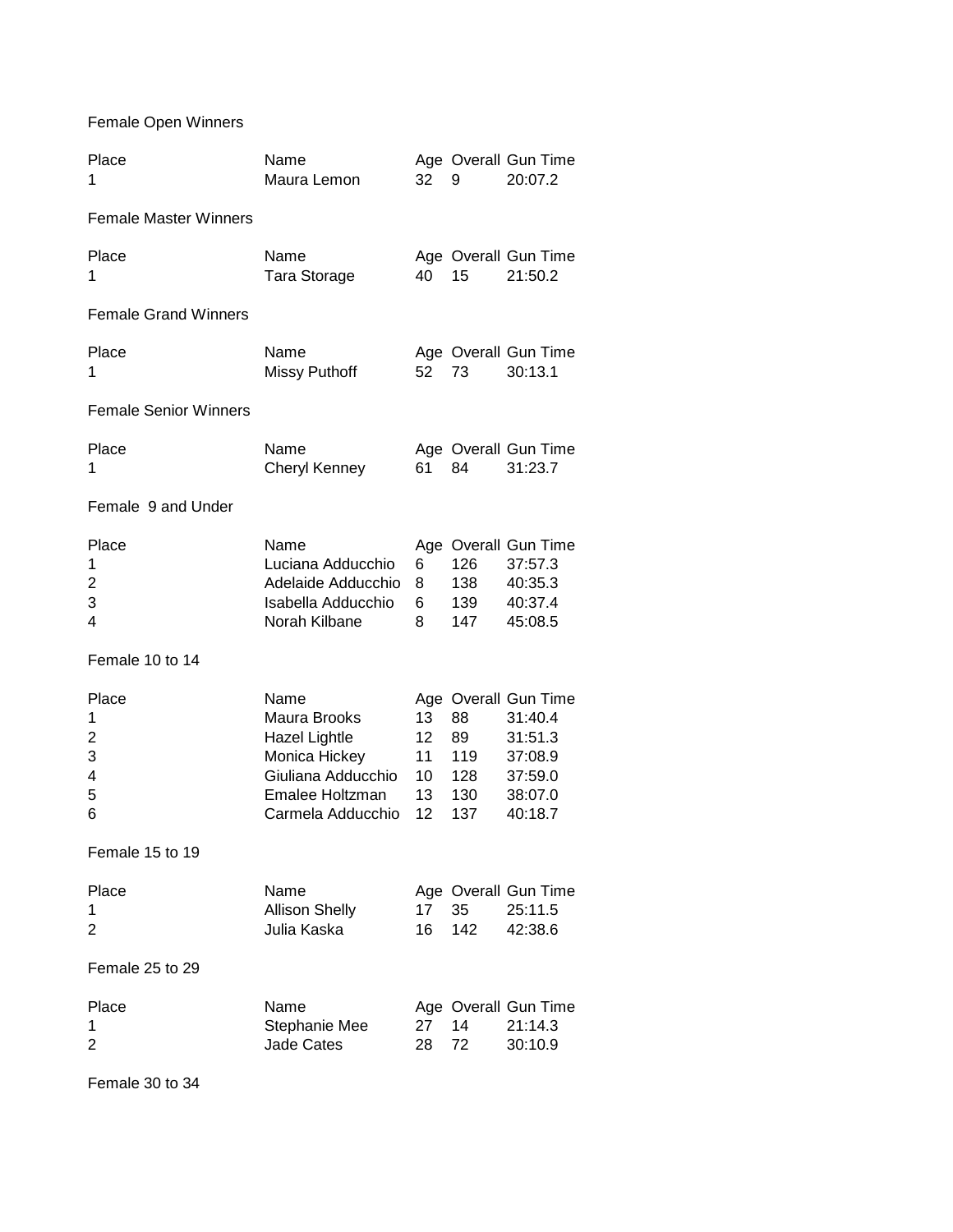| Place          | Name                  |    |     | Age Overall Gun Time |
|----------------|-----------------------|----|-----|----------------------|
|                | Heidi Heckel          | 32 | 26  | 23:48.3              |
| 2              | Katie Gerspacher      | 34 | 68  | 29:42.2              |
| 3              | Kristen Dipadua       | 33 | 69  | 29:42.5              |
| $\overline{4}$ | Karen Kryzanowski     | 32 | 75  | 30:20.8              |
| 5              | Jamie Dennis          | 30 | 113 | 35:06.2              |
| 6              | <b>Bridgitte Eric</b> | 34 | 122 | 37:35.2              |
| 7              | Xiaopan Zhang         | 31 | 141 | 41:14.3              |
| 8              | Ashley Kilbane        | 33 | 148 | 45:11.4              |
| 9              | Caitlin Lange         | 30 | 160 | 48:18.5              |
| 10             | Lijian Xiao           | 30 | 161 | 48:20.1              |

# Female 35 to 39

| Place          | Name                |    |     | Age Overall Gun Time |
|----------------|---------------------|----|-----|----------------------|
| $\mathbf 1$    | Lindsey McLean      | 36 | 24  | 23:31.4              |
| 2              | Val Arias           | 35 | 27  | 23:48.5              |
| 3              | Erika Gomm          | 39 | -51 | 27:34.2              |
| $\overline{4}$ | Megan Webb          | 36 | 121 | 37:32.5              |
| 5              | Latoya Hook         | 37 | 131 | 38:11.4              |
| 6              | Sara Adducchio      | 39 | 140 | 40:39.1              |
| $\overline{7}$ | <b>Tiffany Rost</b> | 35 | 159 | 48:18.3              |

### Female 40 to 44

| Place          | Name                   |    |     | Age Overall Gun Time |
|----------------|------------------------|----|-----|----------------------|
| 1              | Elizabeth Wells        | 44 | 19  | 22:20.7              |
| 2              | Kristin Schamel        | 41 | 61  | 28:19.3              |
| 3              | Amanda Wilson          | 41 | 79  | 30:34.8              |
| $\overline{4}$ | Anne Vonderheide       | 40 | 90  | 31:57.7              |
| 5              | Anna Vukson            | 41 | 91  | 31:58.2              |
| 6              | Sasha Blaine           | 42 | 92  | 31:58.5              |
| $\overline{7}$ | Nicole Crase           | 44 | 133 | 38:37.5              |
| 8              | <b>Bethany Czapor</b>  | 41 | 152 | 46:28.2              |
| 9              | <b>Christie Atkins</b> | 41 | 156 | 47:39.9              |

### Female 45 to 49

| Place | Name                  |    |     | Age Overall Gun Time |
|-------|-----------------------|----|-----|----------------------|
|       | Hannah Ross           | 45 | 20  | 22:52.6              |
| 2     | <b>Crystal Barton</b> | 46 | 30  | 24:46.1              |
| 3     | Jenny Wagner          | 48 | 47  | 26:45.0              |
| 4     | Amanda Koch           | 47 | 53  | 27:43.1              |
| 5     | Cassandra Clouse      | 46 | 58  | 28:12.2              |
| 6     | Kersti Cyrus          | 48 | 70  | 29:46.4              |
|       | <b>Brenda Smith</b>   | 49 | 77  | 30:32.4              |
| 8     | Susan Hickey          | 46 | 94  | 32:10.4              |
| 9     | Lisett Gonzalez       | 48 | 98  | 32:53.8              |
| 10    | Anne Sargent          | 49 | 102 | 33:55.6              |
| 11    | Elizabeth Stanze      | 48 | 109 | 34:31.8              |
| 12    | Teresa Marling        | 48 | 110 | 34:32.3              |
| 13    | Regina Gearo          | 47 | 118 | 36:32.8              |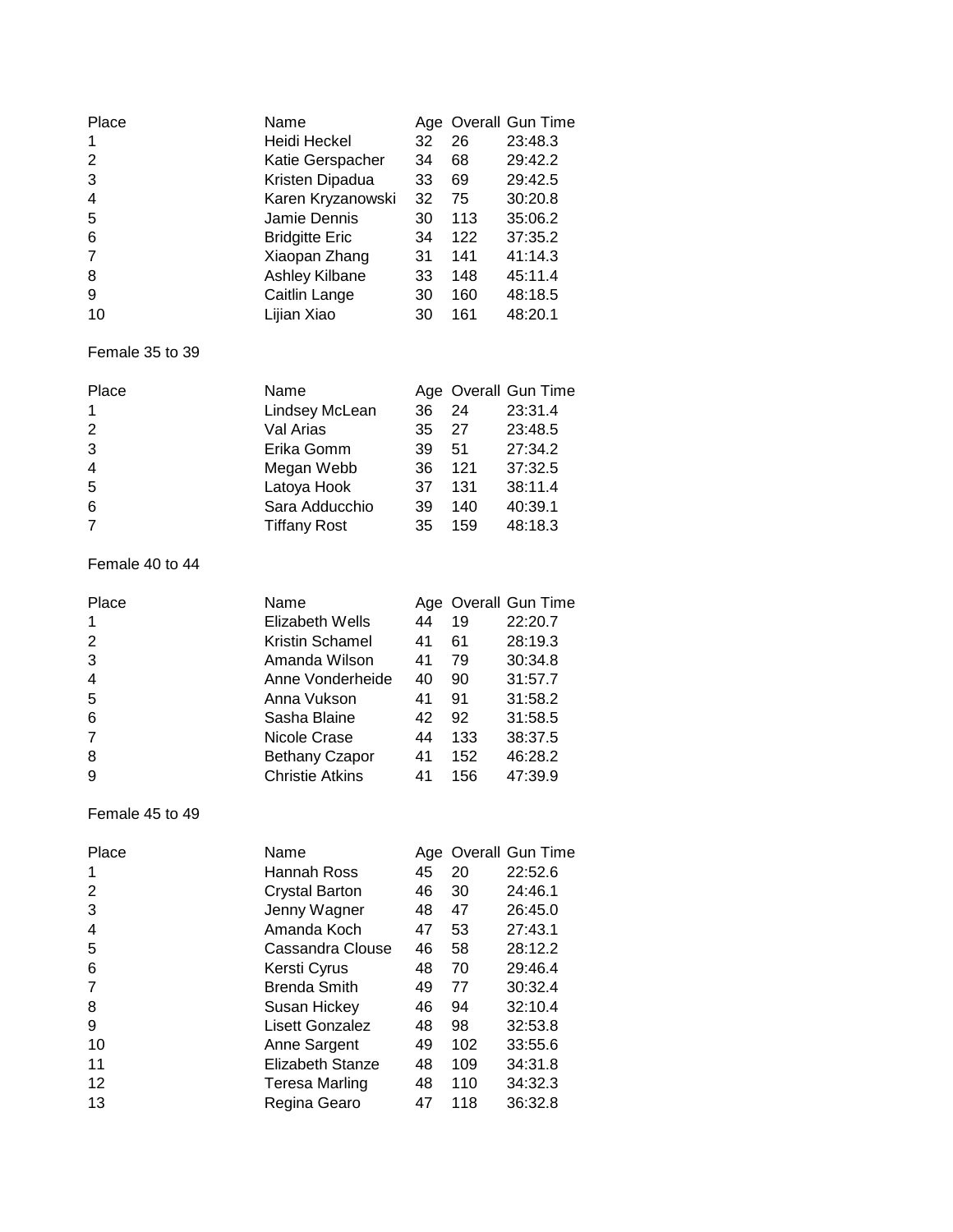| 14 | Tonya Carrell |  | 46 143 42:44.5 |
|----|---------------|--|----------------|
| 15 | Teesre Beard  |  | 47 157 47:45.7 |

Female 50 to 54

| Place | Name         |        |        | Age Overall Gun Time |
|-------|--------------|--------|--------|----------------------|
| -1    | Jovone Lewis |        | 53 104 | 34:05.3              |
| 2     | Yan Li       | 54     | -135   | 38:52.6              |
| 3     | Lara Elking  | 52 154 |        | 46:56.5              |

# Female 55 to 59

| Place | Name                       |     |      | Age Overall Gun Time |
|-------|----------------------------|-----|------|----------------------|
|       | Carol Evans                | 58. | 106. | 34:14.1              |
| 2     | Teresa Sullenbarger 58 107 |     |      | 34:16.5              |
| 3     | Kathy Kaska                | 57  | 112  | 35:06.0              |
| 4     | Mary Shelly                | 58. | 120  | 37:24.9              |
|       |                            |     |      |                      |

### Female 60 to 64

| Place          | Name                 |    |     | Age Overall Gun Time |
|----------------|----------------------|----|-----|----------------------|
|                | April Hildebrand     | 64 | 87  | 31:40.4              |
| 2              | <b>Teresa Kelley</b> | 63 | 115 | 35:51.1              |
| 3              | Judy Rose            | 61 | 117 | 36:31.6              |
| $\overline{4}$ | Tammy Jean           | 63 | 136 | 39:08.5              |
| -5             | Kathy Shafer         | 63 | 145 | 43:41.6              |
| 6              | Beth Irwin           | 60 | 158 | 48:10.5              |

# Female 65 to 69

| Place | <b>Name</b>          |  | Age Overall Gun Time |
|-------|----------------------|--|----------------------|
|       | <b>Barb Chambers</b> |  | 65 127 37:58.0       |

# Female 70 to 74

| Place | Name                |  | Age Overall Gun Time |
|-------|---------------------|--|----------------------|
|       | <b>Carol Wirick</b> |  | 70 144 43:38.9       |

# Male Open Winners

| Place | Name            |      | Age Overall Gun Time |
|-------|-----------------|------|----------------------|
|       | Joshua Laughlin | - 35 | 16:43.1              |

#### Male Master Winners

| Place | Name           |      | Age Overall Gun Time |
|-------|----------------|------|----------------------|
|       | Paolo Roncallo | 49 3 | 18:17.4              |

# Male Grand Winners

| Place | Name                  |  | Age Overall Gun Time |
|-------|-----------------------|--|----------------------|
|       | Jonathan Spowart 50 5 |  | 19:11.0              |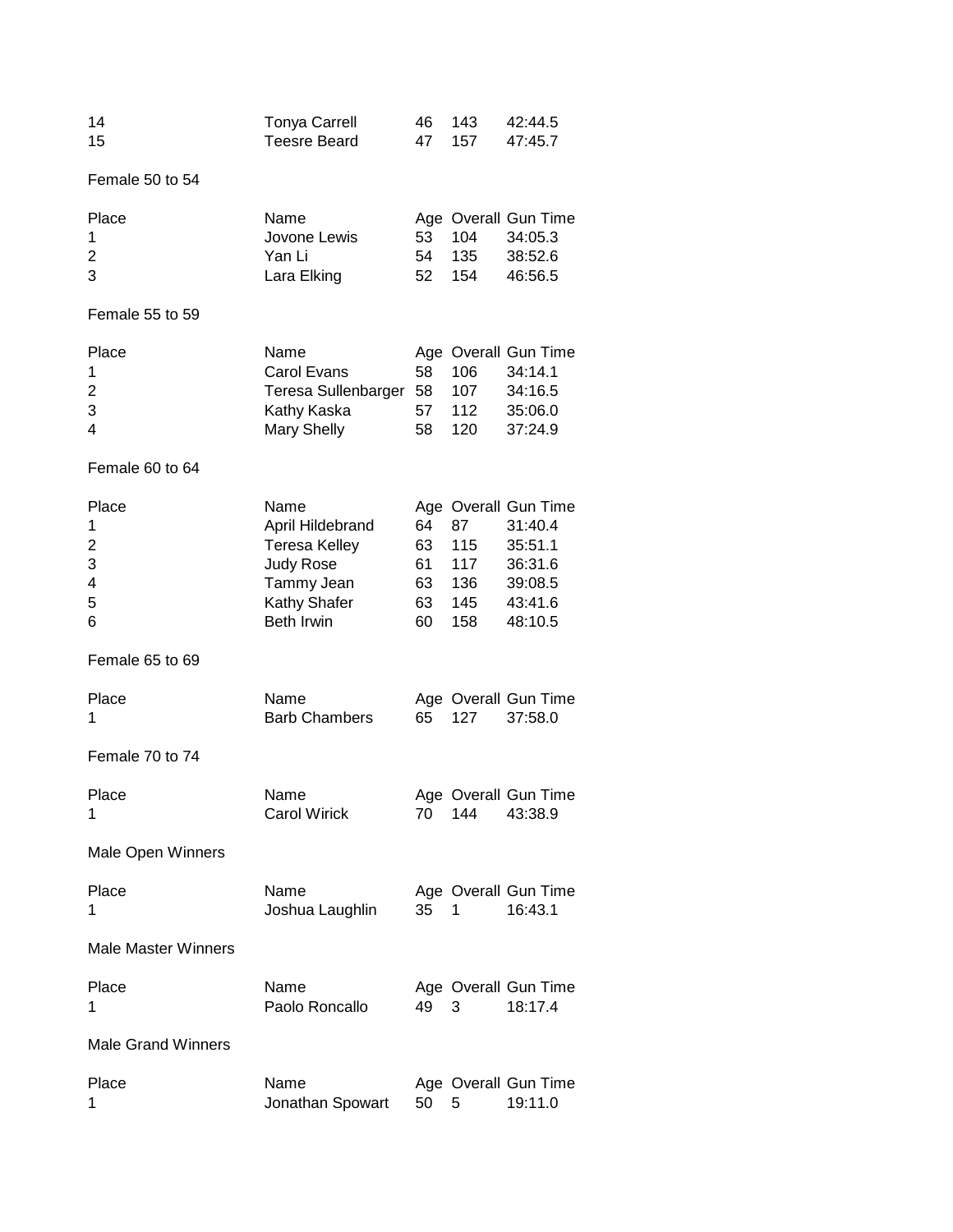Male Senior Winners

| Place<br>1                                               | Name<br>Frank Irwin                                                                                                                                                                                             | 63                                                       | 29                                                                  | Age Overall Gun Time<br>24:30.2                                                                                                    |
|----------------------------------------------------------|-----------------------------------------------------------------------------------------------------------------------------------------------------------------------------------------------------------------|----------------------------------------------------------|---------------------------------------------------------------------|------------------------------------------------------------------------------------------------------------------------------------|
| Male 9 and Under                                         |                                                                                                                                                                                                                 |                                                          |                                                                     |                                                                                                                                    |
| Place<br>1<br>2<br>3<br>4                                | Name<br>Ethan Hickey<br>Marco Adducchio<br>Enzo Adducchio<br><b>Jake Atkins</b>                                                                                                                                 | 9<br>4<br>$2^{\circ}$<br>9                               | 95<br>124<br>125<br>155                                             | Age Overall Gun Time<br>32:21.0<br>37:56.4<br>37:56.9<br>47:36.3                                                                   |
| Male 10 to 14                                            |                                                                                                                                                                                                                 |                                                          |                                                                     |                                                                                                                                    |
| Place<br>1<br>2<br>3<br>4<br>Male 15 to 19               | Name<br>Luke Guisleman<br>Jonah Wilson<br>Ryan Hickey<br>Lance Guisleman                                                                                                                                        | 13<br>13<br>12<br>11                                     | 43<br>78<br>103<br>105                                              | Age Overall Gun Time<br>26:21.6<br>30:33.7<br>34:00.7<br>34:06.1                                                                   |
| Place<br>1                                               | Name<br>Evan Beard                                                                                                                                                                                              | 17                                                       | 22                                                                  | Age Overall Gun Time<br>23:00.0                                                                                                    |
| Male 25 to 29                                            |                                                                                                                                                                                                                 |                                                          |                                                                     |                                                                                                                                    |
| Place<br>1<br>2<br>3<br>4<br>5<br>6<br>7<br>8<br>9<br>10 | Name<br>Sean Magee<br>Justin Becker<br><b>Quintin Elking</b><br><b>Trevor Cash</b><br><b>Thomas Hildreth</b><br>Colin Taylor<br><b>Robert Saul</b><br>Derek Dennis<br><b>Isaac Puthoff</b><br><b>Neal Gates</b> | 28<br>28<br>25<br>25<br>27<br>28<br>27<br>28<br>25<br>29 | $\overline{2}$<br>4<br>6<br>12<br>16<br>23<br>28<br>40<br>74<br>116 | Age Overall Gun Time<br>17:18.3<br>18:23.6<br>19:44.5<br>20:42.5<br>22:05.4<br>23:28.4<br>23:59.2<br>26:14.3<br>30:13.3<br>35:56.1 |
| Male 30 to 34                                            |                                                                                                                                                                                                                 |                                                          |                                                                     |                                                                                                                                    |
| Place<br>1<br>2<br>3<br>4                                | Name<br>Brian Kryzonowski<br>Nic Webb<br>Joseph Strateger<br>Jacon Hook                                                                                                                                         | 31<br>34<br>34<br>34                                     | 57<br>62<br>83<br>132                                               | Age Overall Gun Time<br>27:59.1<br>28:38.8<br>31:19.0<br>38:11.9                                                                   |
| Male 35 to 39                                            |                                                                                                                                                                                                                 |                                                          |                                                                     |                                                                                                                                    |
| Place                                                    | Name                                                                                                                                                                                                            |                                                          |                                                                     | Age Overall Gun Time                                                                                                               |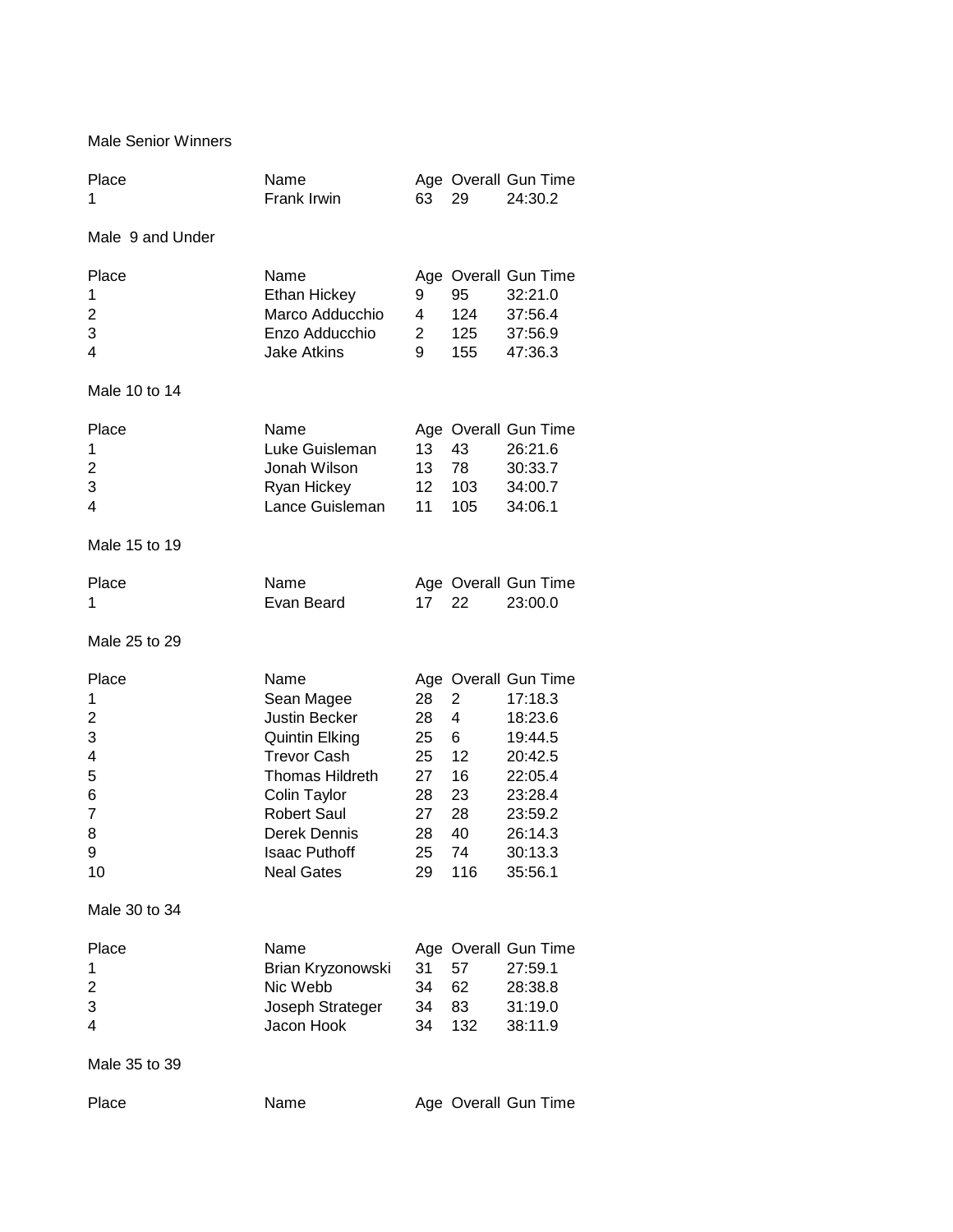| 1<br>$\overline{2}$<br>3<br>4<br>5<br>6<br>$\overline{7}$<br>8                     | <b>Thomas Albrecht</b><br><b>Terence Motsi</b><br><b>Aaron Peters</b><br>Stephen Rost<br><b>Andrew Meese</b><br>Nick Seger<br>Donald Lykins<br>Ryan Snyder                               | 38<br>39<br>36<br>35<br>39<br>36<br>35<br>36                          | 17<br>25<br>36<br>41<br>52<br>93<br>96<br>97              | 22:07.3<br>23:32.9<br>25:18.8<br>26:17.6<br>27:41.8<br>32:05.8<br>32:30.3<br>32:45.1                                               |
|------------------------------------------------------------------------------------|------------------------------------------------------------------------------------------------------------------------------------------------------------------------------------------|-----------------------------------------------------------------------|-----------------------------------------------------------|------------------------------------------------------------------------------------------------------------------------------------|
| Male 40 to 44                                                                      |                                                                                                                                                                                          |                                                                       |                                                           |                                                                                                                                    |
| Place<br>1<br>$\overline{2}$<br>3<br>4<br>5<br>6<br>$\overline{7}$<br>8            | Name<br>Chris Lightle<br><b>Todd Yoak</b><br>Patrick Kennedy<br>Daniel Sullivan<br>Vidoeun Norng<br><b>William Bakker</b><br><b>Robert Hunt</b><br>Michael Allen                         | 43<br>44<br>41<br>40<br>42<br>43<br>43<br>41                          | 7<br>8<br>11<br>18<br>32<br>44<br>64<br>151               | Age Overall Gun Time<br>19:57.7<br>19:59.6<br>20:41.3<br>22:11.1<br>24:52.8<br>26:24.8<br>28:55.2<br>46:20.3                       |
| Male 45 to 49                                                                      |                                                                                                                                                                                          |                                                                       |                                                           |                                                                                                                                    |
| Place<br>1<br>2<br>3<br>4<br>5<br>6                                                | Name<br>Jeff Shore<br>Kevin Thieke<br>Jason Ragland<br>Jon Cyrus<br>Kevin Schamel<br><b>Marshall Stafford</b>                                                                            | 47<br>46<br>49<br>47<br>45<br>47                                      | 13<br>21<br>42<br>54<br>56<br>63                          | Age Overall Gun Time<br>20:44.2<br>22:57.6<br>26:19.4<br>27:46.0<br>27:52.8<br>28:51.3                                             |
| Male 50 to 54                                                                      |                                                                                                                                                                                          |                                                                       |                                                           |                                                                                                                                    |
| Place<br>1<br>$\overline{2}$<br>3<br>4<br>5<br>6<br>$\overline{7}$<br>8<br>9<br>10 | Name<br>Dan Cross<br>Karl Gangloff<br><b>Anthony Sisson</b><br><b>Thomas Zink</b><br>Nathan Buckner<br>Jim Clouse<br>Joe Mitchell<br>Dirk Webb<br><b>Daniel Ratliff</b><br>Damian Elking | 54<br>52 <sub>2</sub><br>53<br>54<br>51<br>52<br>53<br>53<br>50<br>52 | 31<br>37<br>38<br>45<br>55<br>59<br>66<br>82<br>99<br>153 | Age Overall Gun Time<br>24:52.7<br>25:24.9<br>25:47.9<br>26:40.3<br>27:47.9<br>28:12.4<br>29:13.5<br>31:02.6<br>33:21.4<br>46:52.7 |
| Male 55 to 59                                                                      |                                                                                                                                                                                          |                                                                       |                                                           |                                                                                                                                    |
| Place<br>1<br>$\overline{\mathbf{c}}$<br>3<br>$\overline{4}$                       | Name<br><b>Tom Helfinstine</b><br><b>Kenneth Daily</b><br><b>Robert Kelley</b><br>Jisi An                                                                                                | 56<br>58<br>59<br>56                                                  | 10<br>39<br>48<br>50                                      | Age Overall Gun Time<br>20:19.8<br>25:53.5<br>26:56.2<br>27:33.0                                                                   |